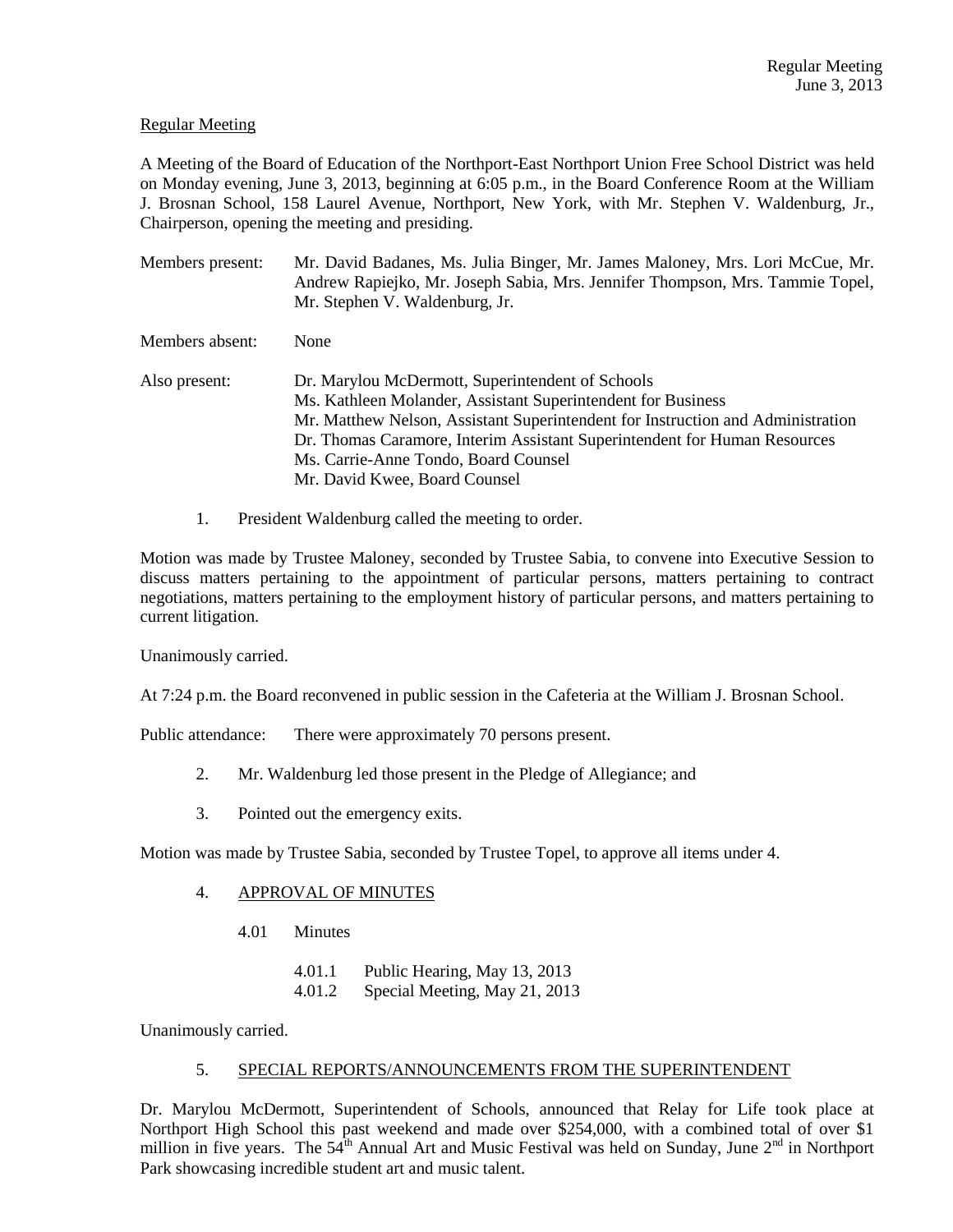Vice President Thompson introduced the delegation from Japan who are working with the high school on an exchange program experience which will occur in November.

Dr. McDermott announced that she will be meeting with Governor Cuomo along with other superintendent's from Senator Marcellino's district to talk about issues that are pertinent to Long Island school districts.

Dr. Izzet Mergen, Director of Music, introduced Pulaski Road Elementary School Music Teacher Kathleen Vitevitch. Ms. Vitevitch and orchestra students from Pulaski Road Elementary School performed their production of "The Thief and the Tango Fandango" combining music with film.

President Waldenburg and Superintendent McDermott congratulated the students on their performance and presented them with certificates from the Board.

## 5.02 For Information: Upcoming Meetings

President Waldenburg reviewed the upcoming Board meetings of June  $17<sup>th</sup>$ , July 1<sup>st</sup> and August 26<sup>th</sup>.

## 6. COMMUNICATIONS

6.01 Communications

6.01.1 E-mail from Ms. Alison Shea, received March 20, 2013, re: Maplewood Drive traffic update and bus stop safety issue.

Mr. and Mrs. Shea addressed the Board with their concerns regarding the heavy and unrelenting traffic on their street during the morning and afternoon commute. Mrs. Shea stated that the majority of drivers, both parents and students, greatly exceed the posted speed limit despite the presence of homeowners and small children on the roadside. Mr. Shea presented a video to the Board documenting the traffic during the morning commute. Mr. and Mrs. Shea requested that the Board reinstitute the house bus stop for their children because of the safety concerns.

Trustee Sabia and Trustee McCue both stated that the street is dangerous due to the traffic in the mornings.

Dr. McDermott reported that state law indicates that the school district establishes the bus stops and it is the responsibility of the parents to get their child safely to the bus stop. Dr. McDermott asked Mr. and Mrs. Shea to appeal to the transportation department.

## 7. PUBLIC PARTICIPATION

There was no public participation.

## 8. SUPERINTENDENT'S REPORT, GENERAL – FOR BOARD ACTION

8.01 Personnel Schedules, each dated June 3, 2013, and each attached and made part of the official minutes:

Motion was made by Trustee Thompson, seconded by Trustee Badanes, to approve item 8.01.8.

## 8.01.8 Schedule M – Tenure

Unanimously carried.

President Waldenburg congratulated the six administrators and ten teachers on their tenure and announced a five minute recess for celebratory cake.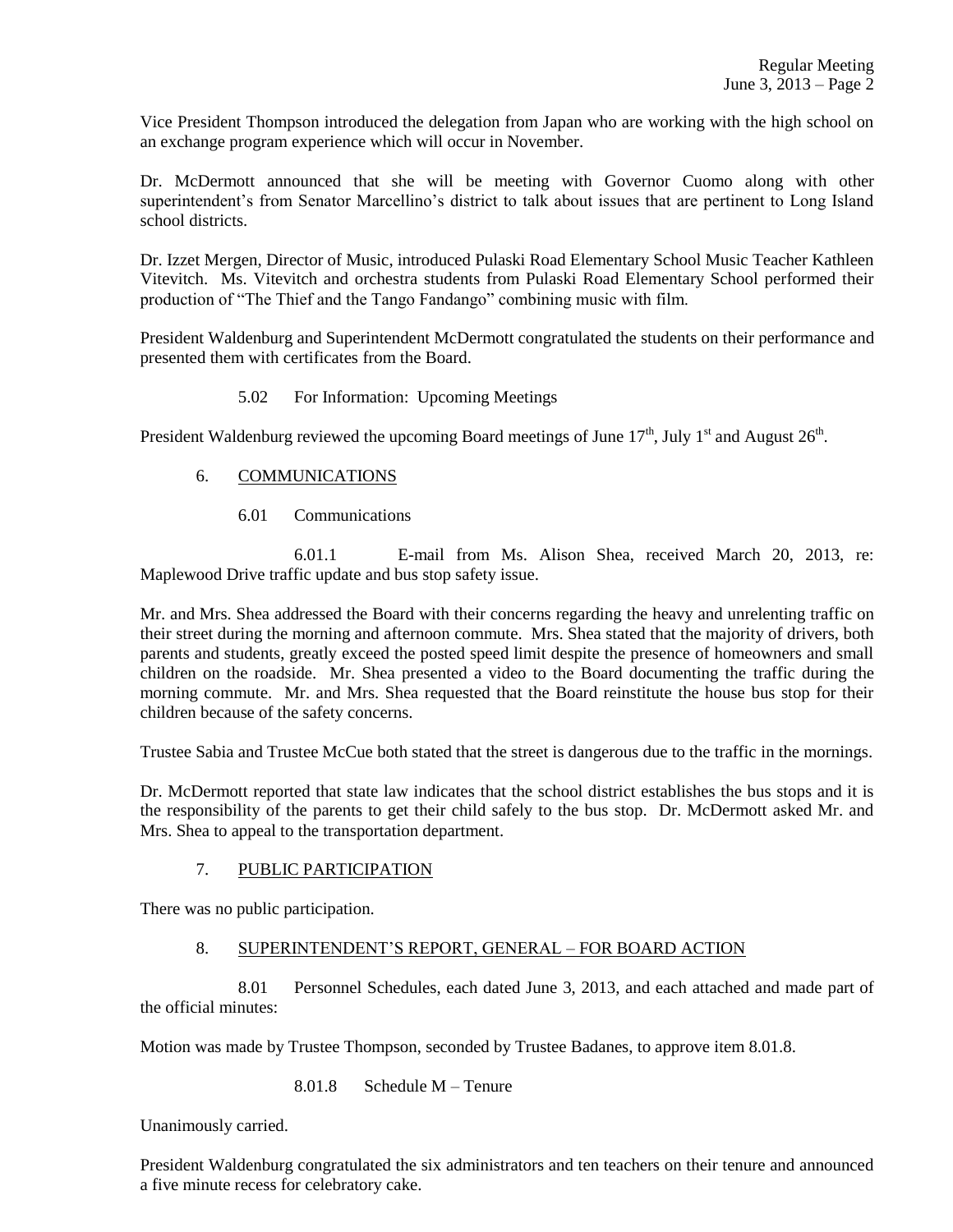The Board reconvened at 8:18 p.m.

Motion was made by Trustee Thompson, seconded by Trustee McCue, to approve item 8.01.1, including Supplemental 8.01.1 (#104-143)

8.01.1 Schedule A – Certified Staff (including Supplemental A #104-143)

Unanimously carried.

Motion was made by Trustee Thompson, seconded by Trustee Topel, to approve item 8.01.2, including Supplemental 8.01.2 (#20)

8.01.2 Schedule B – Non-Instructional Staff (including Supplemental B #20)

Unanimously carried.

Motion was made by Trustee McCue, seconded by Trustee Sabia, to approve items 8.01.3 and 8.01.4, including Supplemental 8.01.4 (Page 3)

8.01.3 Schedule C – Salary Transfers

8.01.4 Schedule D – Extra Pay (including Supplemental D, Page 3)

Unanimously carried.

Motion was made by Trustee Thompson, seconded by Trustee McCue, to approve items 8.01.5, 8.01.6 and 8.01.7

> 8.01.5 Schedule J – Committee on Special Education 8.01.6 Schedule K – PDC NASA 8.01.7 Schedule L – PDC UTN

Unanimously carried.

Motion was made by Trustee Thompson, seconded by Trustee Topel, to approve item 8.02

8.02 Revised District Technology Plan

Trustee Badanes stated that he would like more time for Board members to review the Revised Technology Plan and ask questions before it is approved.

Trustee McCue requested that a presentation on the technology plan be scheduled for an upcoming board meeting.

Motion was made by Trustee Badanes, seconded by Trustee Sabia, to table item 8.02 until the June 17<sup>th</sup> Board Meeting.

Unanimously carried.

Motion was made by Trustee Badanes, seconded by Trustee McCue, to approve items 8.03 and 8.04.

8.03 Approving disposition of mathematics textbooks at the middle school and high school level

8.04 Approving disposition of the attached library materials at East Northport Middle School, Northport Middle School, Ocean Avenue Elementary School, Dickinson Avenue Elementary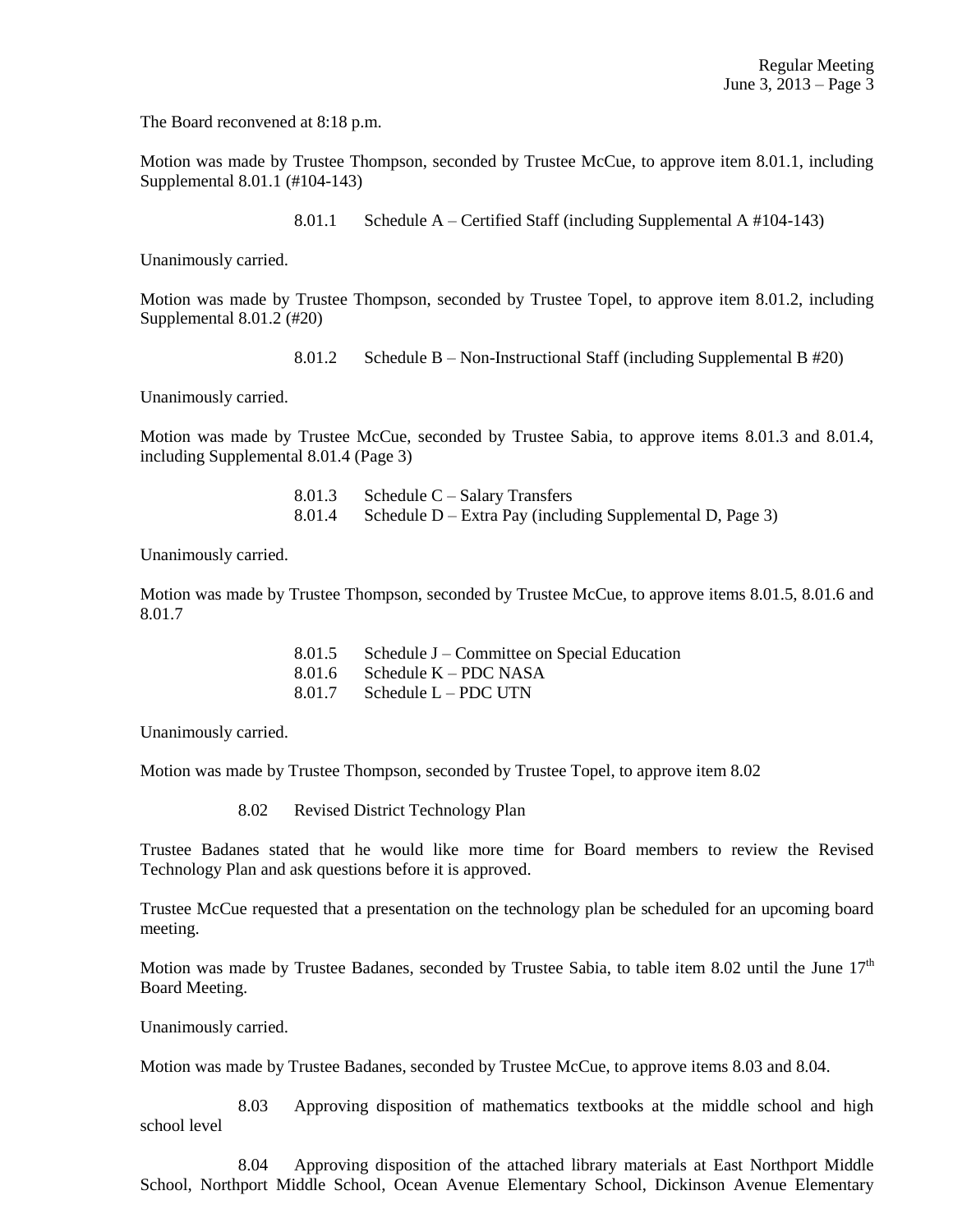School, Fifth Avenue Elementary School, Norwood Avenue Elementary School, and Northport High School.

Trustee Badanes stated that he has a problem with any library books being disposed of, stating that some on the list were relatively recently acquired and are now being called obsolete.

There was a brief discussion on the public having access to the books. UTN President Blanck stated that possibly members of the UTN could volunteer to distribute the discarded books after school.

Vote on Trustee Badanes motion to approve items 8.03 and 8.04 was as follows:

- YES: Ms. Binger, Mr. Maloney, Mrs. McCue, Mr. Rapiejko, Mr. Sabia, Mrs. Thompson, Mrs. Topel, Mr. Waldenburg
- NO: Mr. Badanes

Motion passed.

Motion was made by Trustee Thompson, seconded by Trustee Maloney, to approve items 8.05 through 9.25, including Supplemental 9.26 (Resolution), Supplemental 9.27 (Resolution), and Supplemental 9.28 (Resolution)

8.05 Approving the following resolution:

# NORTHPORT-EAST NORTHPORT UNION FREE SCHOOL DISTRICT RESOLUTION SUBJECT AREA FAILS TO MEET THE CRITERIA FOR DESIGNATION AS A CHILD SAFETY ZONE IN ACCORDANCE WITH § 3635-B OF NYS EDUCATION LAW

"Whereas, the Northport-East Northport Union Free School District has an interest in student safety; and

Whereas, the Board of Education has, pursuant to Education Law § 3635-b(5), made an investigation to determine if a hazardous zone exists within the district in an area hereinafter referred to as the Subject Area and more specifically described in Attachment A; and

Whereas, such investigation was made pursuant to the Regulations of the New York State Commissioner of Transportation; and

Whereas, such investigation revealed to the Board of Education that a hazardous zone does not exist in the Subject Area;

Be it resolved, that the Board of Education has determined that insomuch as the Subject Area fails to qualify as a hazardous zone that the Subject Area shall not be designated a child safety zone; and

Be it further resolved, that the Board of Education shall designate the Supervisor of Transportation as the Board's representative responsible for providing written notice of this determination and the reasons that the Subject Area does not qualify as a hazardous zone, to any and all students who reside in the Subject Area, in accordance with Education Law § 3635-b(9)."

#### 9. SUPERINTENDENT'S REPORT, FINANCIAL – FOR BOARD ACTION

9.01 Taking specified action on the following BIDS:

EDUCATIONAL: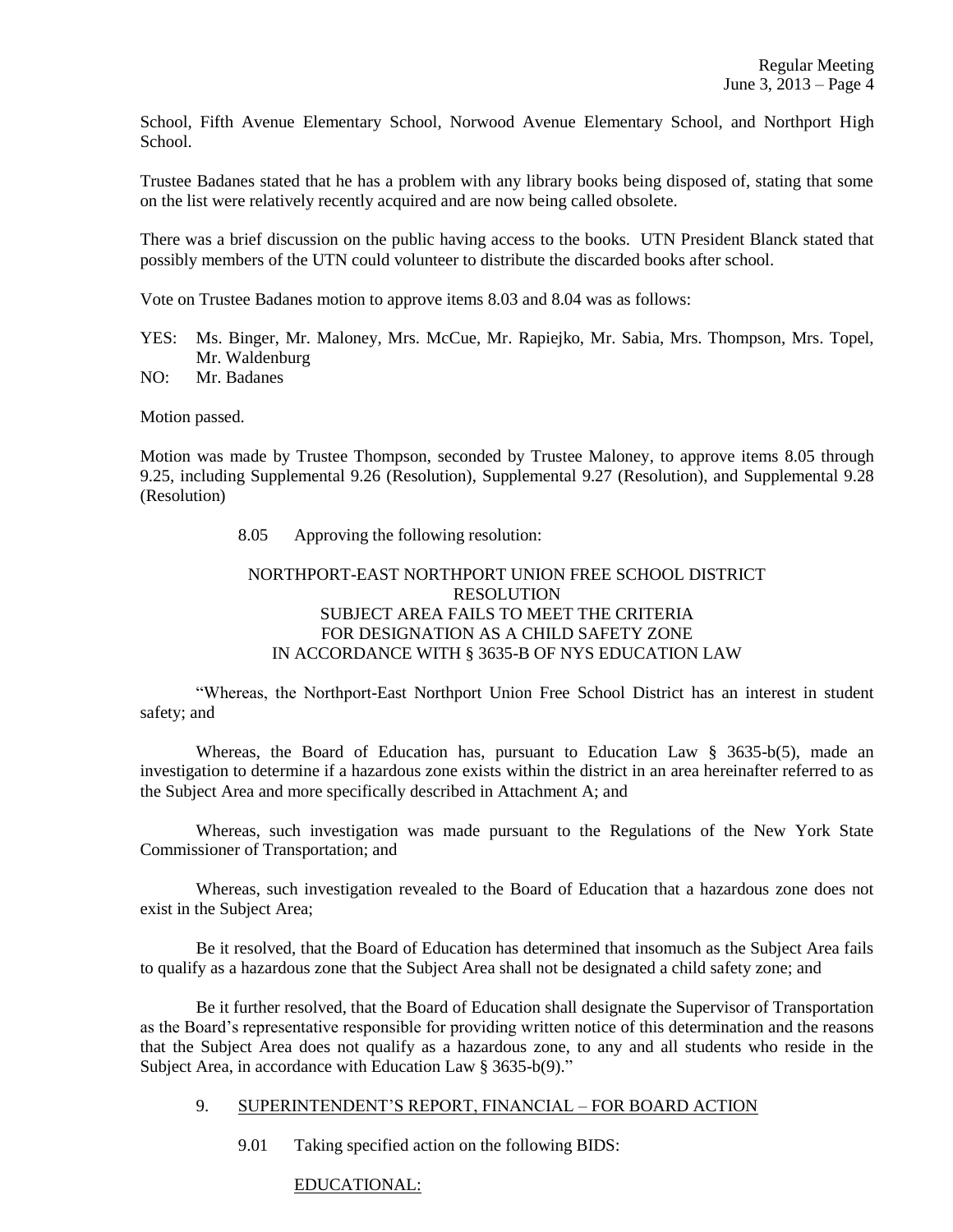9.01.1 AWARD: Medical Supplies and Equipment<br>9.01.2 AWARD: District Wide Printing 9.01.2 AWARD: District Wide Printing

9.02 Receiving the following donations to the District:

9.02.1 \$100.00 from the Northport-East Northport Faculty Recital Fundraiser to the Dora Clarke Scholarship 9.02.2 \$25.00 from Daniel and Susan Torpey to the David A. Trachtenberg

Memorial Scholarship

9.03 Approving the following resolution:

"BE IT RESOLVED, that the Board of Education hereby gratefully accepts a donation of \$180 from Northport-East Northport residents whose names are more fully set forth in the attached document, for the purpose of the Northport Middle School Sixth Grade trip to Medieval Times in Lyndhurst, New Jersey, Monday, May 13, 2013 and increase the 2012-2013 budget code A2110.4161.23.2902 by \$180 for this purpose.

BE IT RESOLVED, that the Board of Education hereby approves an increase in the revenue code A2705 of the 2012-2013 budget by \$180 with the understanding that this increase in revenue is the result of donations from Northport-East Northport residents"

9.04 Approving a request to the State for an exemption from the requirement for a breakfast program

9.05 Approving the attached Multi-Year Lease between the Northport-East Northport Union Free School District and Western Suffolk BOCES under Co-SER 501 through Western Suffolk BOCES

9.06 Authorizing the Board President to sign contracts with the following school districts to provide health services for Northport-East Northport students attending schools in that district during the 2012-2013 school year:

9.06.1 South Huntington Union Free School District, one-hundred three (103) students attending St. Anthony's High School @  $$778.85 = $80,221.55$ , plus one (1) student attended  $9/4/12-10/19/12$  6 weeks  $@19.97 = $119.82$ , plus one (1) student attended  $9/4/12 - 12/3/12$  12 weeks  $$19.97 = $239.64$ , plus one (1) student attended  $1/14/13 - 6/30/13$  22 weeks @ \$19.97 - \$439.34, plus one (1) student attended  $1/14/13 - 6/30/13$  22 weeks @ \$19.97 = \$439.34, and fourteen (14) students attending Long Island School for the Gifted  $\omega$  \$778.85 = \$10,903.90, totaling \$92,363.59

9.06.2 Commack Union Free School District, four (4) students attending Jewish Academy @ \$876.78 = \$3,507.12, and twenty-one (21) students attending Holy Family Regional School  $\textcircled{g}$  \$876.78 = \$20,122.14, plus one (1) student attended three months  $\textcircled{g}$  \$87.68/month = \$263.04, plus three (3) students attended five and a half months  $\omega$  \$87.68/month = \$1,446.72, totaling \$23,629.26

9.07 Approving a Supplementary Education Services Agreement between the Northport-East Northport Union Free School District and Stephen E. Ware (Summer Recreation)

9.08 Approving a Supplementary Education Services Agreement between the Northport-East Northport Union Free School District and Deborah Seltzer (Summer Special Education)

9.09 Approving a Supplementary Education Services Agreement between the Northport-East Northport Union Free School District and David Seyfert (Summer Special Education)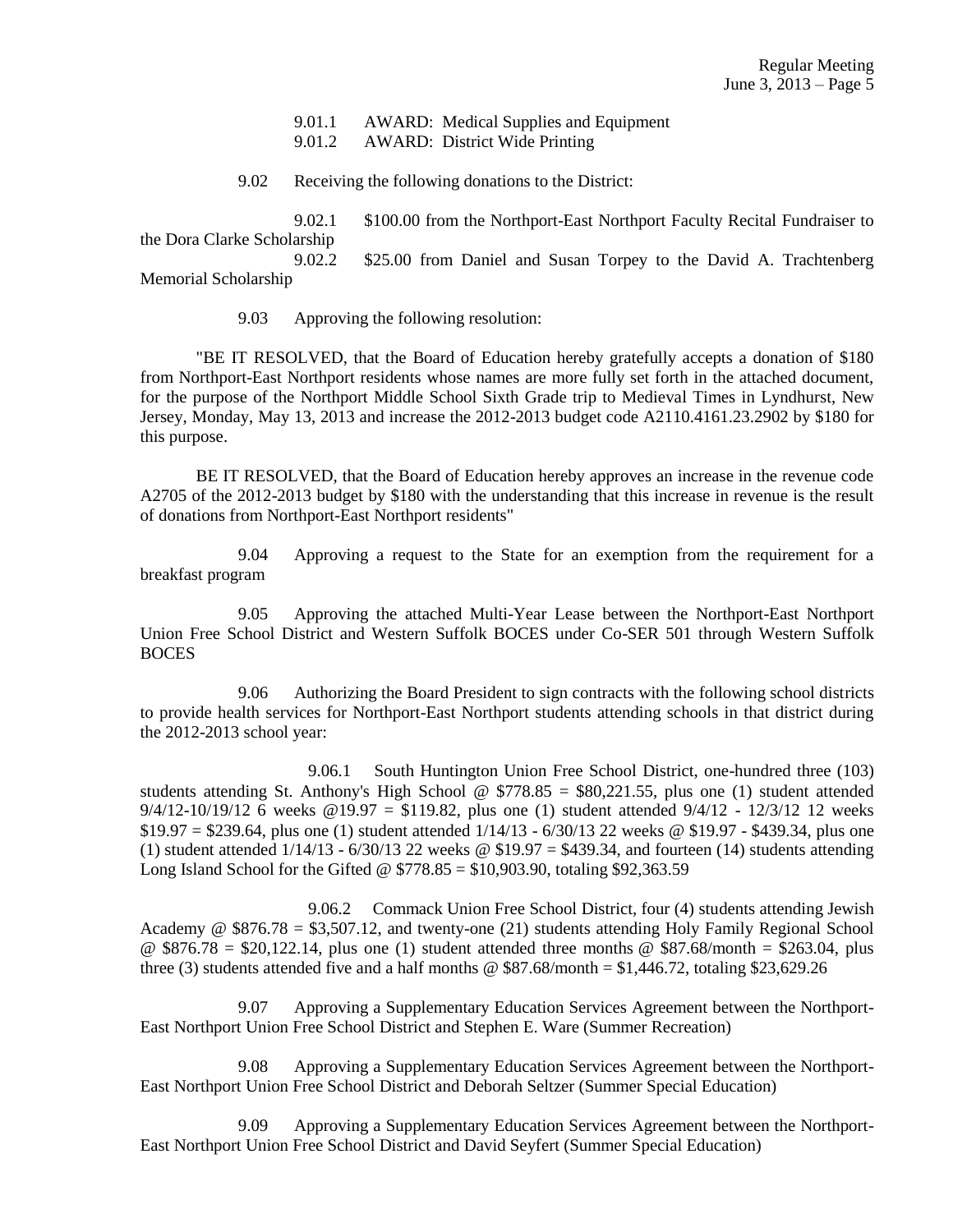9.10 Approving the Treasurer's Report and Monthly Summary of Receipts and Disbursements:

> 9.10.1 Treasurer's Report for the period March 1, 2013 through March 31, 2013 9.10.2 Monthly Summary of Receipts and Disbursements for March 2013

9.11 Approving Schedule of Investments as of March 31, 2013

9.12 Approving Collateral Schedule for March 2013

9.13 Approving Bank Reconciliation Report for the Month Ended March 31, 2013

9.14 Approving the General Fund Projected Cash Flow Statement for the year ending 2012-2013, Actual Data July 1, 2012 – March 31, 2013, Estimated Data April 1, 2013 – June 30, 2013

9.15 Approving Monthly Revenue and Budget Status Report – School Lunch Fund for the month ending March 31, 2013

9.16 Approving Monthly Revenue and Budget Status Report – Special Aid Fund for the month ending March 31, 2013

9.17 Approving Monthly Revenue and Budget Status Report – General Fund for the month ending March 31, 2013

9.18 Approving Monthly Revenue and Budget Status Report – Capital Fund for the month ending March 31, 2013

9.19 Approving Claims Auditor's Report for Warrants and Schedule of Claims for payments dated:

March 2013 (Wire Transfer Report), March 1, 2013 (Payroll Trust & Agency Warrant), March 6, 2013 (Accounts Payable Warrant), March 7, 2013 (Accounts Payable Warrant), March 8, 2013 (Payroll Trust & Agency Warrant), March 15, 2013 (Accounts Payable Warrant), March 20, 2013 (Accounts Payable Warrant), March 22, 2013 (Payroll Trust & Agency Warrant), March 28, 2013 (Accounts Payable Warrant), March 29, 2013 (Accounts Payable Warrant), March 2013 (Claims Audit Report)

9.20 Approving Claims Auditor's Report – Payroll Audit for the Payroll Distribution/Audit dated March 22, 2013 (DAS)

9.21 Approving Student Activity Accounts Reports for January 2013 through March 2013 from:

- 9.21.1 Northport High School
- 9.21.2 East Northport Middle School
- 9.21.3 Northport Middle School

9.22 Approving School Lunch Profit and Loss Statement for the month ending March 31, 2013

9.23 Approving the Quarterly Budget Transfer Report for the period January 1, 2013 – March 31, 2013

9.24 Approving the Quarterly Trial Balance Report – All Funds for the period January 1, 2013 – March 31, 2013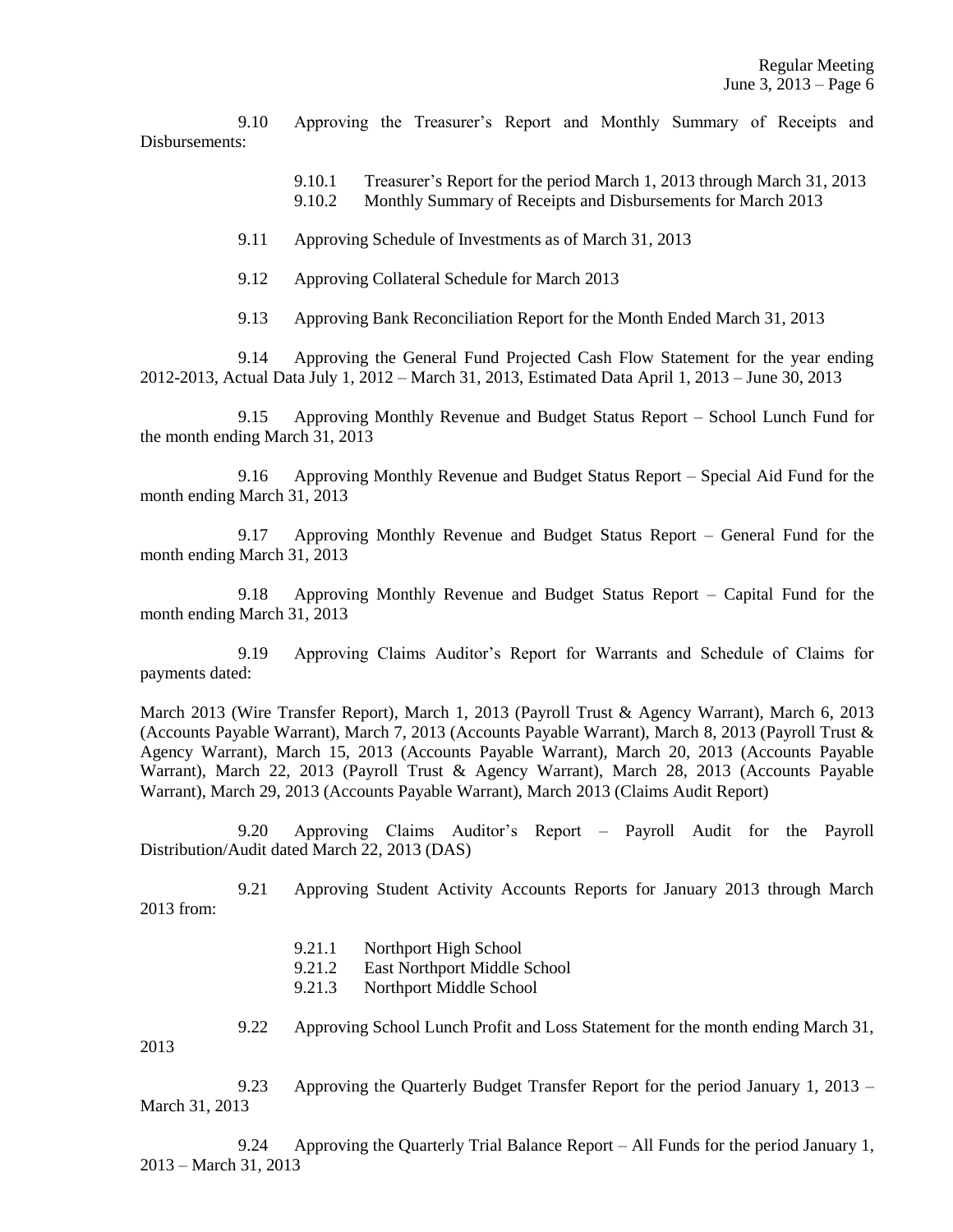- 9.25 Approving transfer of general fund appropriations in the 2012-2013 budget
- 9.26 Approving the following resolution:

"WHEREAS, the Board of Education approved by resolution on March 4, 2013 and April 23, 2013 agreements between the Board of Education and the Boston Symphony Orchestra and Jiten Hotel Management, respectively; and,

WHEREAS, the Board of Education approved by resolution on January 14, 2013, March 4, 2013 and April 8, 2013 acceptance of donations of \$3,700, \$8,038 and \$1,122, respectively from Northport-East Northport residents for the purpose of the Northport High School Orchestra trip to Boston; and,

WHEREAS, the City of Boston experienced a terrorist attack that adversely impacted and shut down the city, thus making the Northport High School Orchestra trip impossible;

NOW, THEREFORE, BE IT RESOLVED, that the Board of Education hereby rescinds its resolutions approving the Northport High School Orchestra trip to Boston; and,

BE IT FURTHER RESOLVED, that the Board of Education hereby rescinds its acceptance of donations from Northport-East Northport residents for the purpose of the Northport High School Orchestra trip to Boston."

9.27 Approving the following resolution:

"WHEREAS, a club known as the Guidance Club has been accounted for in Northport High School's Extraclassroom Activity Fund; and,

WHEREAS, it has been determined that the Guidance Club is not a bona fide Extraclassroom Activity Club; and,

WHEREAS, it has been determined that the Guidance Club balance of \$12,745.21 will be transferred from the Guidance Club to the U.S.N. (United Students of Northport); and,

WHEREAS, the transfer of \$12,745.21 from the Guidance Club to the U.S.N. (United Students of Northport) will benefit the entire Northport High School student body;

NOW, THEREFORE, BE IT RESOLVED, that the balance of \$12,745.21 in the Guidance Club, accounted for in Northport High School's Extraclassroom Activity Fund, be transferred to the U.S.N. (United Students of Northport), also accounted for in Northport High School's Extraclassroom Activity Fund; and,

BE IT FURTHER RESOLVED that the Guidance Club, accounted for in Northport High School's Extraclassroom Activity Fund, be closed based upon the determination that the Guidance Club is not a bona fide Extraclassroom Activity Club"

9.28 Approving the following resolution:

"WHEREAS, the Board of Education approved by resolution on April 8, 2013 increases to the appropriation codes A2110.1500.00.0802 (Instructional Salaries - DW After School Language Program), A2110.1630.00.0802 (Teacher Aide Salaries - DW After School Language Program) and A2110.5030.00.0802 (Supplies - DW After School Language Program) by \$2,800, \$1,440 and \$526, respectively; and,